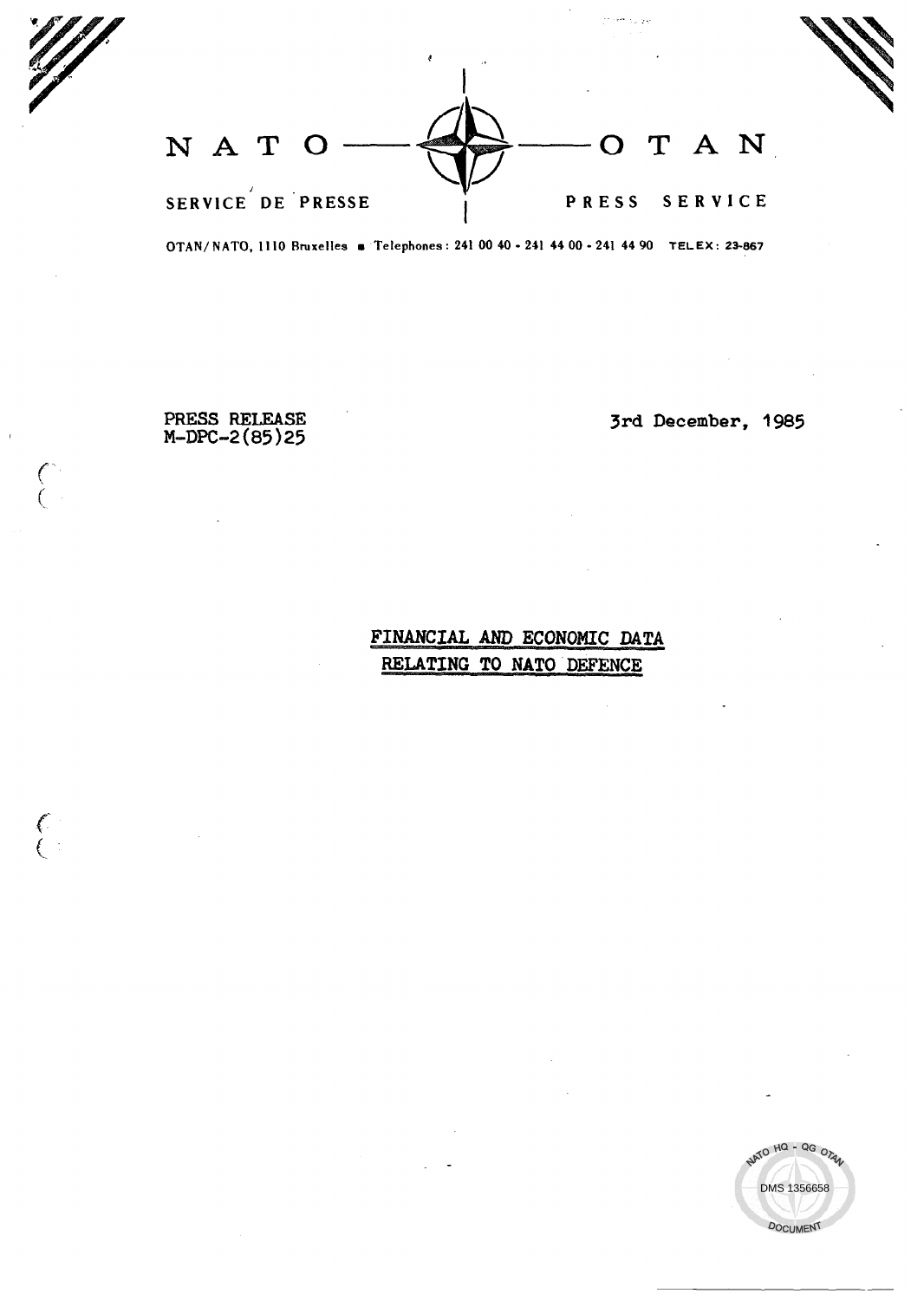## DEFENCE EXPENDITURES OF NATO COUNTRIES

# 1949 - 1985

The figures given in Table I represent payments actually made or to be made during the course of the calendar year. They are based on the NATO definition of defence expenditures. In view of the differences between this and national definitions, the figures shown may diverge considerably from those which are quoted by national authorities or given in national budgets. The figures relating to the United States and Canada include expenditures for military aid programmes. The figures shown for European NATO countries do not include the value of end-items received under military aid programmes from the United States and Canada.

France is a member of the Alliance without belonging to the integrated military structure; the relevant figures are indicative only.

The corresponding statistical data for Spain are not yet available.

-2-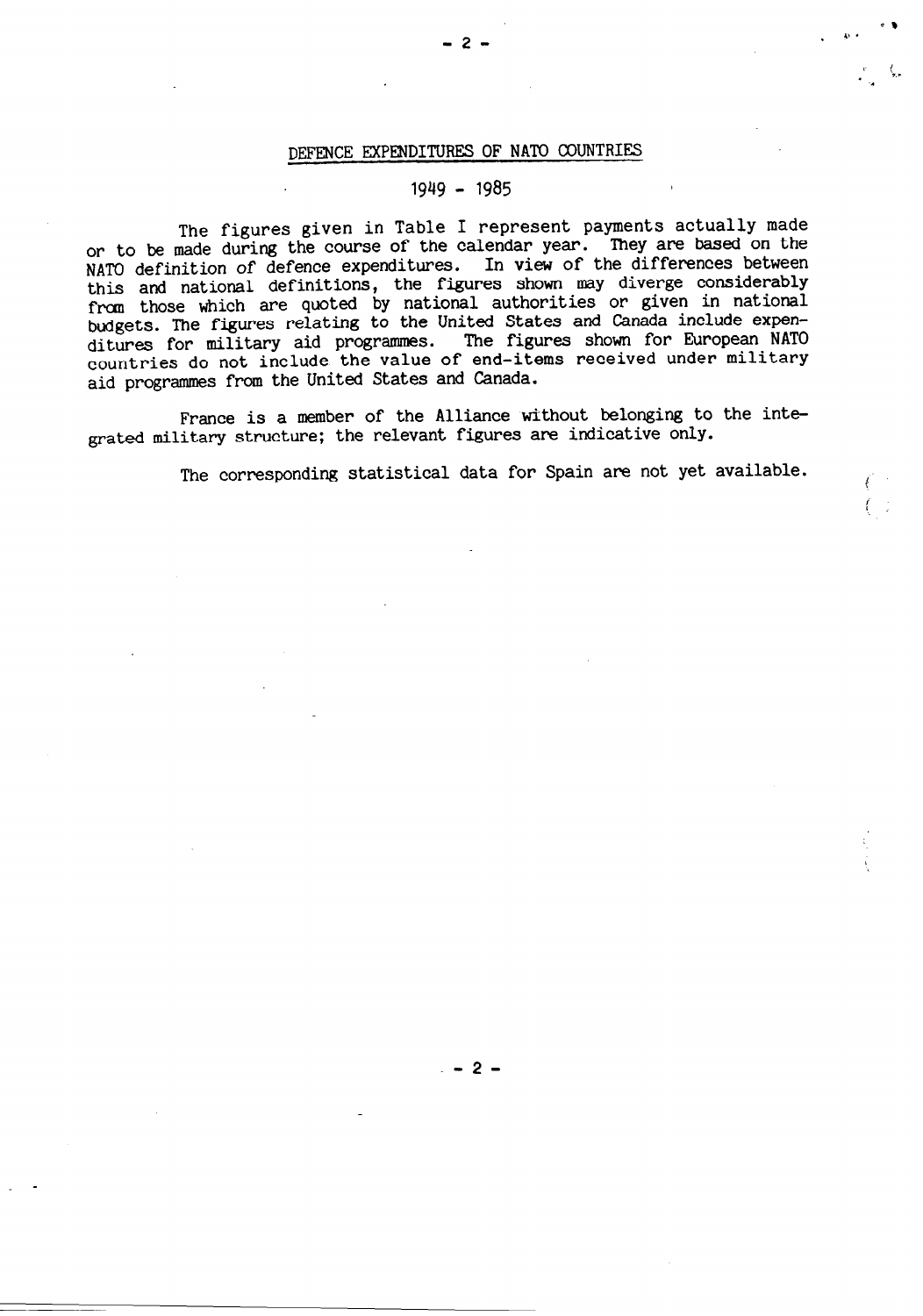### TABLE I

 $-3 -$ 

### TOTAL DEFENCE EXPENDITURES OF NATO COUNTRIES

(Current prices)

| Country                                | Currency<br>Unit  | Actual               |       |        |               |               |                |                |                |                |                |                | Forecast       |                 |
|----------------------------------------|-------------------|----------------------|-------|--------|---------------|---------------|----------------|----------------|----------------|----------------|----------------|----------------|----------------|-----------------|
|                                        | (Million)         | 1949                 | 1954  | 1975   | 1976          | 1977          | 1978           | 1979           | 1980           | 1981           | 1982           | 1983           | 1984           | 1985            |
| (0)                                    | (1)               | (2)                  | (3)   | (4)    | (5)           | (6)           | (7)            | (8)            | (9)            | (10)           | (11)           | (12)           | (13)           | (14)            |
| Belgium                                | Belgian Francs    | 8273                 | 20707 | 70899  | 81444<br>3589 | 89480<br>4124 | 99726<br>4662  | 106472<br>4825 | 115754<br>5499 | 125689<br>6289 | 132127<br>7655 | 136853<br>8086 | 141676<br>9320 | 155668<br>10263 |
| Canada                                 | Canadian 8        | 372                  | 1771  | 3127   | 5714          | 6382          |                | 8045           | 9117           | 10301          | 11669          | 12574          | 13045          | 13750           |
| Denmark                                | Danish Kroner     | 360                  | 885   | 5310   |               |               | 7294e<br>85175 | 96439          | 111672         | 129708         | 148021         | 165029         | 176638         | 186242          |
| (a)<br>France                          | Francs            | 4787                 | 11710 | 55872  | 63899         | 73779         |                | 45415          | 48518          | 52193          | 54234          | 56496          | 57274          | 59737           |
| Germany (b)                            | IDM.              | $\ddot{\phantom{1}}$ | 6287  | 37589  | 38922         | 40184         | 43019          |                | 96975          | 142865         | 176270         | 193340         | 271922         | 321722          |
| Greece                                 | Drachmae          | 1630                 | 3428  | 45936  | 56963         | 67738         | 77861          | 89791          |                | 9868           | 12294          | 14400          | 16433          | 18059           |
| Italy                                  | Lira(*)           | 301                  | 543   | 3104   | 3608          | 4533          | 5301           | 6468           | 8203           |                |                |                | 2234           | 2317            |
| Luxembourg                             | Lux. Francs       | 112                  | 565   | 836    | 983           | 1029          | 1154           | 1242           | 1534           | 1715           | 1893           | 2104           |                |                 |
| Netherlands                            | <b>Guilders</b>   | 680                  | 1583  | 7119   | 7662          | 9092          | 9146           | 10106          | 10476          | 11296          | 11921          | 12149          | 12765          | 12885           |
| Norway                                 | Norw. Kroner      | 370                  | 1141  | 4771   | 5333          | 5934          | 6854           | 7362           | 8242           | 9468           | 10956          | 12395          | 12688          | 15431           |
| Portugal                               | <b>Escudos</b>    | 1419                 | 2100  | 19898  | 18845         | 22082         | 27354          | 34343          | 43440          | 51917          | 63817          | 76765          | 92009          | 111522          |
| Turkey                                 | Liras             | 556                  | 934   | 30200  | 40691         | 49790         | 66239          | 93268          | 185656         | 313067         | 447790         | 556738         | 803044         | 1198125         |
| United Kingdom                         | <b>L</b> Sterling | 779                  | 1569  | 5165   | 6132          | 6810          | 7616           | 9029           | 11510          | 12144          | 13849          | 15952          | 16923          | 18572           |
| <b>United States</b>                   | IUS 8             | 13503                | 42786 | 90948  | 91013         | 100925        | 109247         | 122279         | 143981         | 169888         | 196390         | 217198         | 237052         | 266642          |
| Area (Total)                           |                   |                      |       |        |               |               |                |                |                |                |                |                |                |                 |
| NATO Europe (c) US 8                   |                   | 4838                 | 11756 | 55439  | 55911         | 62933         | 76685          | 92207          | 107625         | 97561          | 94896          | 92866          | 86818          | 83559           |
| North America                          | lus s             | 13875                | 44607 | 94023  | 94653         | 104802        | 113334         | 126398         | 148684         | 175133         | 202595         | 223759         | 244248         | 274181          |
| Total $(c)$ US $\delta$<br><b>NATO</b> |                   | 18713                | 56363 | 149462 | 150564        | 167735        | 190019         | 218605         | 256309         | 272694         | 297491         | 316625         | 331066         | 357740          |

(\*) The figures for Italy are expressed in milliards.

Notes:

- (a) France is a member of the Alliance without belonging to the integrated military structure; the relevant figures are indicative only.
- (b) Before it acceded to the North Atlantic Treaty Organization (May 1955), Germany contributed to the defence budgets of certain NATO countries by the payment of occupation costs; moreover, it bore certain other costs which also fall within the NATO definition of defence expenditures. In addition to defence expenditures (NATO definition), the German Authorities are obliged to incur large annual expenditures for Berlin owing to the exceptional situation of this city and the need, in the interests of the defence of the Free World, to ensure its viability. These expenditures, which are not included in the figures given above since they do not come within the NATO definition, are forecast to be 15116 million DM in 1985.
- (c) These totals are based on the currency exchange rates in force during the years concerned. This means that the trends shown are affected, to varying degrees, by the changes which have taken place in national exchange rates against the US dollar. Direct comparisons between figures for different years must therefore be made with caution, the more so because, due to the impact of price and salary increases, the figures on this table give only an imperfect view of the real trend in the defence effort of countries. It should be noted that for 1949, the total figures do not take into account the German expenditures.

(e) Estimate.

.. Information not available.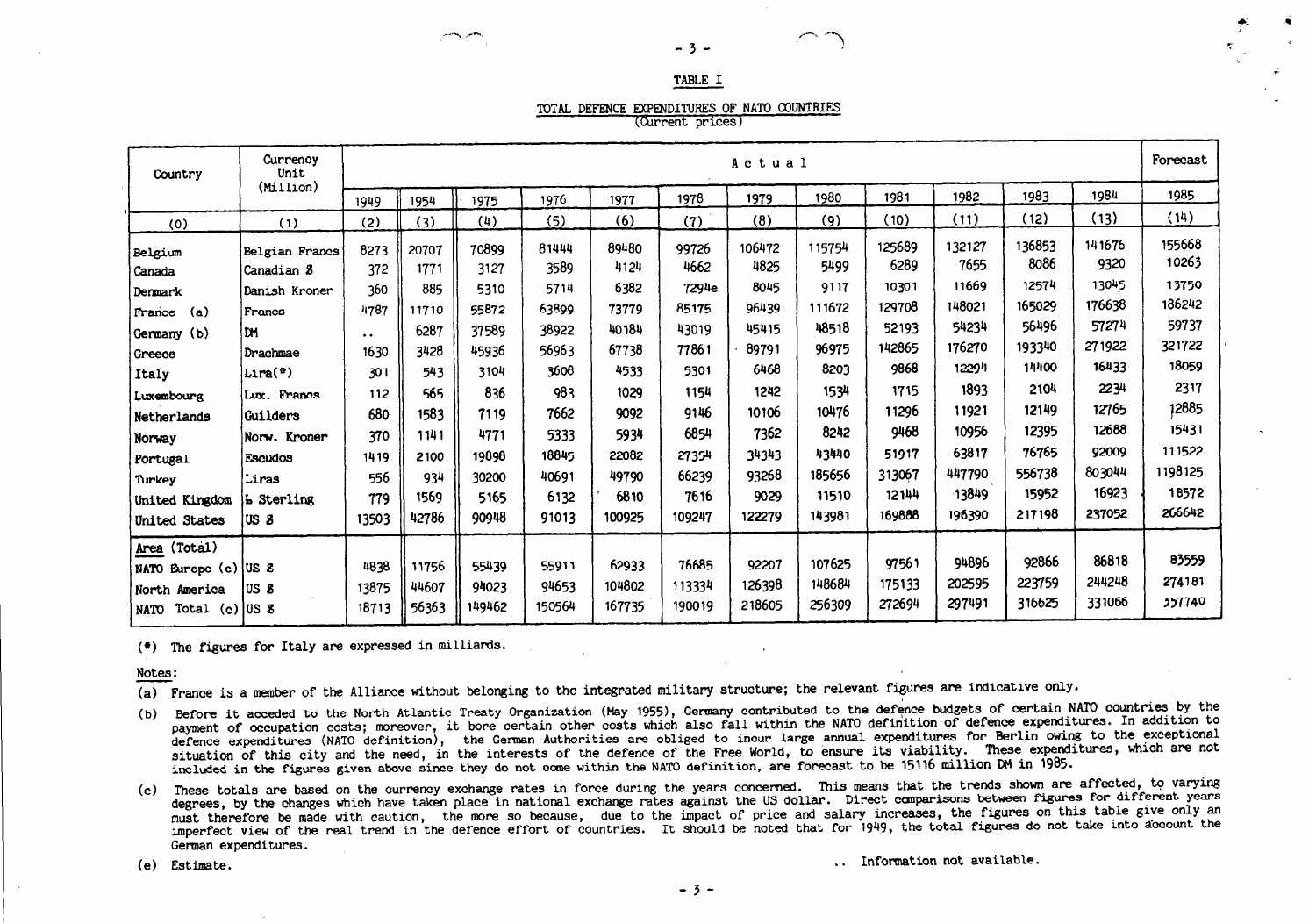|                | AS LERCENTAGE OF GROSS DOMESTIC FRODUCT IN FUNCHASER S VALUES |      |      |      |      |      |            |
|----------------|---------------------------------------------------------------|------|------|------|------|------|------------|
| Country        | Average<br>1975-1984                                          | 1980 | 1981 | 1982 | 1983 | 1984 | 1985e      |
| (0)            | (1)                                                           | (2)  | (3)  | (4)  | (5)  | (6)  | (7)        |
| Belgium        | 3.3                                                           | 3.4  | 3.5  | 3.4  | 3.3  | 3.2  | 3.3        |
| Denmark        | 2.4                                                           | 2.4  | 2.5  | 2.5  | 2.4  | 2.3  | 2.3        |
| France (a)     | 4.0                                                           | 4.0  | 4.2  | 4.1  | 4.2  | 4.1  | 4.1        |
| Germany (b)    | 3.4                                                           | 3.3  | 3.4  | 3.4  | 3.4  | 3.3  | 3.3        |
| Greece         | 6.6                                                           | 5.7  | 7.0  | 6.9  | 6.3  | 7.2  | 7.1        |
| Italy          | 2.5                                                           | 2.4  | 2.5  | 2.6  | 2.7  | 2.7  | $2.7e^{t}$ |
| Luxembourg     | 1.1                                                           | 1.2  | 1.2  | 1.2  | 1.2  | 1.2  | $1.2^{6}$  |
| Netherlands    | 3.2                                                           | 3.1  | 3.2  | 3:2  | 3.2  | 3.2  | 3.1        |
| Norway         | 3.0                                                           | 2.9  | 2.9  | 3.0  | 3.1  | 2.8  | 3.2        |
| Portugal       | 3.6                                                           | 3.5  | 3.5  | 3.4  | 3.4  | 3.3  | 3.2        |
| Turkey         | 5.0                                                           | 4.3  | 4.9  | 5.2  | 4.8  | 4.4  | 4.4        |
| United Kingdom | 4.9                                                           | 5.0  | 4.8  | 5.0  | 5.3  | 5.3  | $5 - 4$    |
| NATO Europe    | 3.7                                                           | 3.7  | 3.8  | 3.8  | 3.8  | 3.8  | $3 - 8$    |
| Canada         | 1.9                                                           | 1.8  | 1.8  | 2.1  | 2.0  | 2.2  | 2.2        |
| United States  | 5.9                                                           | 5.5  | 5.8  | 6.4  | 6.6  | 6.5  | $6.9^{1}$  |
| NATO Total     | 4.7                                                           | 4.4  | 4.7  | 5.1  | 5.3  | 5.3  | 5.6        |

TABLE II. DEFENCE EXPENDITURES AS PERCENTAGE OF GROSS DOMESTIC PRODUCT IN PURCHASER'S VALUES

Notes:

 $\overline{(a)}$  France is a member of the Alliance without belonging to the integrated military structure; the relevant figures are indicative only.

|                      |  |  |  | (b) These percentages have been calculated without taking into account the expenditures |
|----------------------|--|--|--|-----------------------------------------------------------------------------------------|
|                      |  |  |  | on Berlin (see Note b., Table I); if these expenditures were included, the percentages  |
| would be as follows: |  |  |  |                                                                                         |

| 1980: 4.1 |  | 1982 : 4.3 | 1984: 4.1 |  |
|-----------|--|------------|-----------|--|
| 1981: 4.3 |  | 1983:4.2   | 1985: 4.1 |  |

 $\omega_{\rm c}$  ,  $\omega_{\rm c}$ 

(e) Estimate. . . . . . . . . Information not available.

 $-4-$ 

, i'

 $\mathbb{S}^n$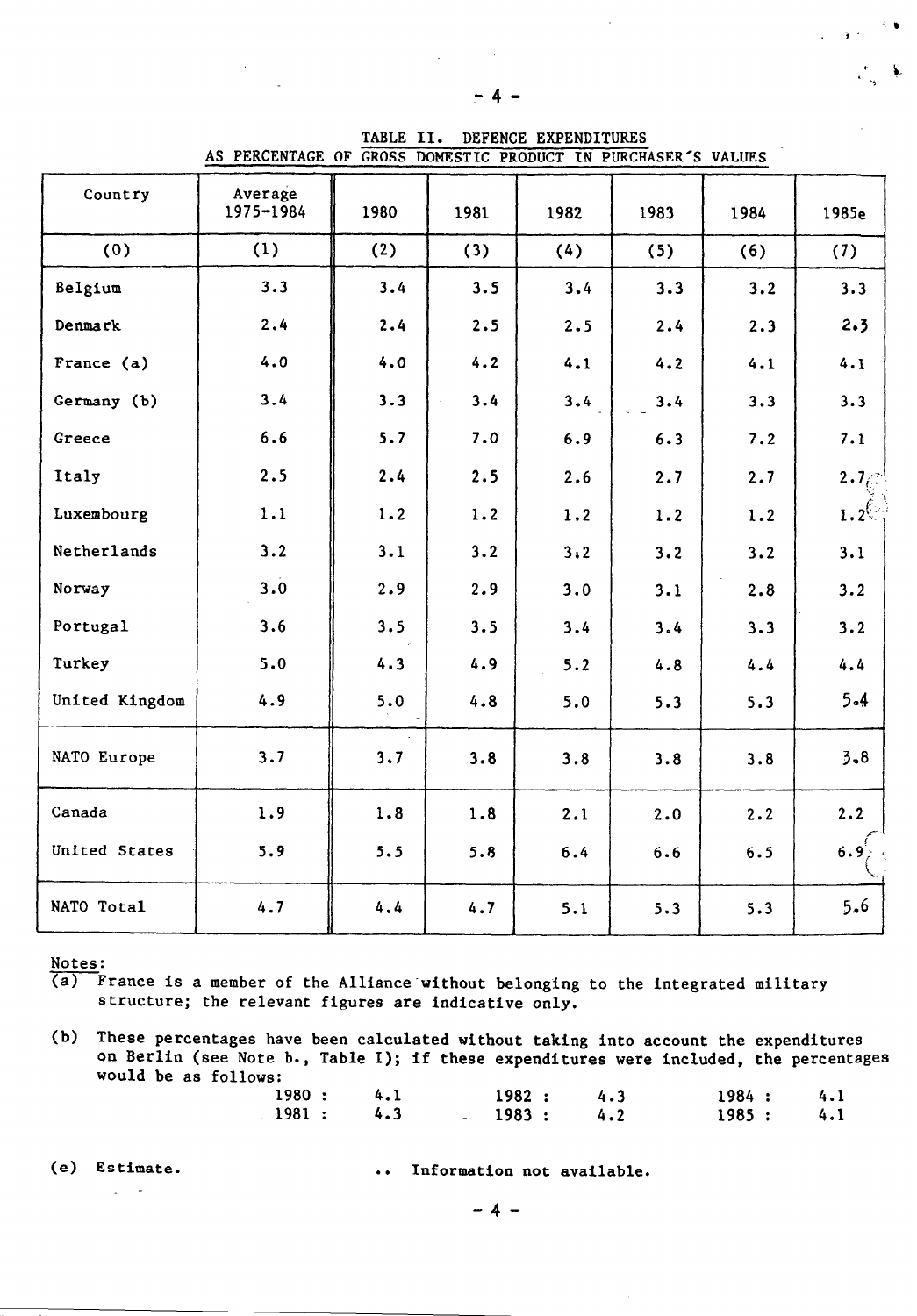

 $\sim$  .  $\sim$  ,  $\sim$  ,  $\sim$  ,  $\sim$  ,  $\sim$  ,  $\sim$  ,  $\sim$  ,  $\sim$  ,  $\sim$  ,  $\sim$  ,  $\sim$  ,  $\sim$  ,  $\sim$  ,  $\sim$  ,  $\sim$  ,  $\sim$  ,  $\sim$  ,  $\sim$  ,  $\sim$  ,  $\sim$  ,  $\sim$  ,  $\sim$  ,  $\sim$  ,  $\sim$  ,  $\sim$  ,  $\sim$  ,  $\sim$  ,  $\sim$  ,  $\sim$  ,  $\sim$  ,  $\sim$ 

TABLE III. GROSS DOMESTIC PRODUCT IN PURCHASER'S VALU AND DEFENCE EXPENDITURES PER CAPITA, IN US \$ (a)

| Country<br>(0)<br>Belgium<br>Denmark<br>France<br>Germany<br>Greece<br>Iceland<br>Italy<br>Luxembourg<br>Netherlands<br>Norway<br>Portugal<br>Turkey<br>United Kingdom<br>NATO Europe<br>Canada<br>United States |       | Gross Domestic Product per Head |       | Defence |       |       |      |      |  |
|------------------------------------------------------------------------------------------------------------------------------------------------------------------------------------------------------------------|-------|---------------------------------|-------|---------|-------|-------|------|------|--|
|                                                                                                                                                                                                                  | 1980  | 1981                            | 1982  | 1983    | 1984  | 1985e | 1980 | 1981 |  |
|                                                                                                                                                                                                                  | (1)   | (2)                             | (3)   | (4)     | (5)   | (6)   | (7)  | (8)  |  |
|                                                                                                                                                                                                                  | 8112  | 8005                            | 8093  | 8126    | 8300  | 8441  | 270  | 273  |  |
|                                                                                                                                                                                                                  | 10559 | 10471                           | 10776 | 11013   | 11445 | 11813 | 265  | 267  |  |
|                                                                                                                                                                                                                  | 9302  | 9293                            | 9409  | 9434    | 9522  | 9568  | 375  | 388  |  |
|                                                                                                                                                                                                                  | 10606 | 10589                           | 10503 | 10646   | 10963 | 11262 | 358  | 369  |  |
|                                                                                                                                                                                                                  | 3617  | 3572                            | 3544  | 3535    | 3604  | 3640  | 205  | 249  |  |
|                                                                                                                                                                                                                  | 11386 | 11526                           | 11344 | 10642   | 10839 | 10786 |      |      |  |
|                                                                                                                                                                                                                  | 6339  | 6340                            | 6292  | 6245    | 6387  | 6528  | 160  | 159  |  |
|                                                                                                                                                                                                                  | 9060  | 8990                            | 9037  | 9219    | 9422  | 9585  | 100  | 105  |  |
|                                                                                                                                                                                                                  | 9483  | 9352                            | 9180  | 9232    | 9352  | 9492  | 281  | 291  |  |
|                                                                                                                                                                                                                  | 12813 | 12884                           | 12953 | 13333   | 13870 | 14072 | 374  | 383  |  |
|                                                                                                                                                                                                                  | 2008  | 2011                            | 2063  | 2047    | 1998  | 2018  | 71   | 71   |  |
|                                                                                                                                                                                                                  | 1007  | 1027                            | 1055  | 1070    | 1111  | 1130  | 54   | 54   |  |
|                                                                                                                                                                                                                  | 7773  | 7676                            | 7825  | 8079    | 8203  | 8482  | 396  | 402  |  |
|                                                                                                                                                                                                                  | 7279  | 7232                            | 7239  | 7296    | 7426  | 7561  | 270  | 276  |  |
|                                                                                                                                                                                                                  | 13163 | 13522                           | 12781 | 13010   | 13488 | 13775 | 235  | 240  |  |
|                                                                                                                                                                                                                  | 13927 | 14257                           | 13696 | 13967   | 14832 | 15081 | 786  | 820  |  |
| NATO Total                                                                                                                                                                                                       | 10144 | 10271                           | 10030 | 10187   | 10633 | 10829 | 473  | 491  |  |

#### Notes:

- (a) All figures are expressed in 1983 prices; the national currencies have been converted into average exchange rates for 1983: since then, further changes in exchange rates have occurr caution should be exercised in making comparisons.
- (b) France is a member of the Alliance without belonging to the integrated military structure; indicative only.
- (c) These figures have been calculated without taking into account the expenditures on Berlin ( if these expenses were included, the figures would be as follows in US \$:

| 1980 : |           | 437 | 1982 :    | 447 | 1984 : | 453 |
|--------|-----------|-----|-----------|-----|--------|-----|
|        | 1981: 450 |     | 1983: 451 |     | 1985:  | 461 |

(e) Estimate. - Zero or less than half of last digit shown.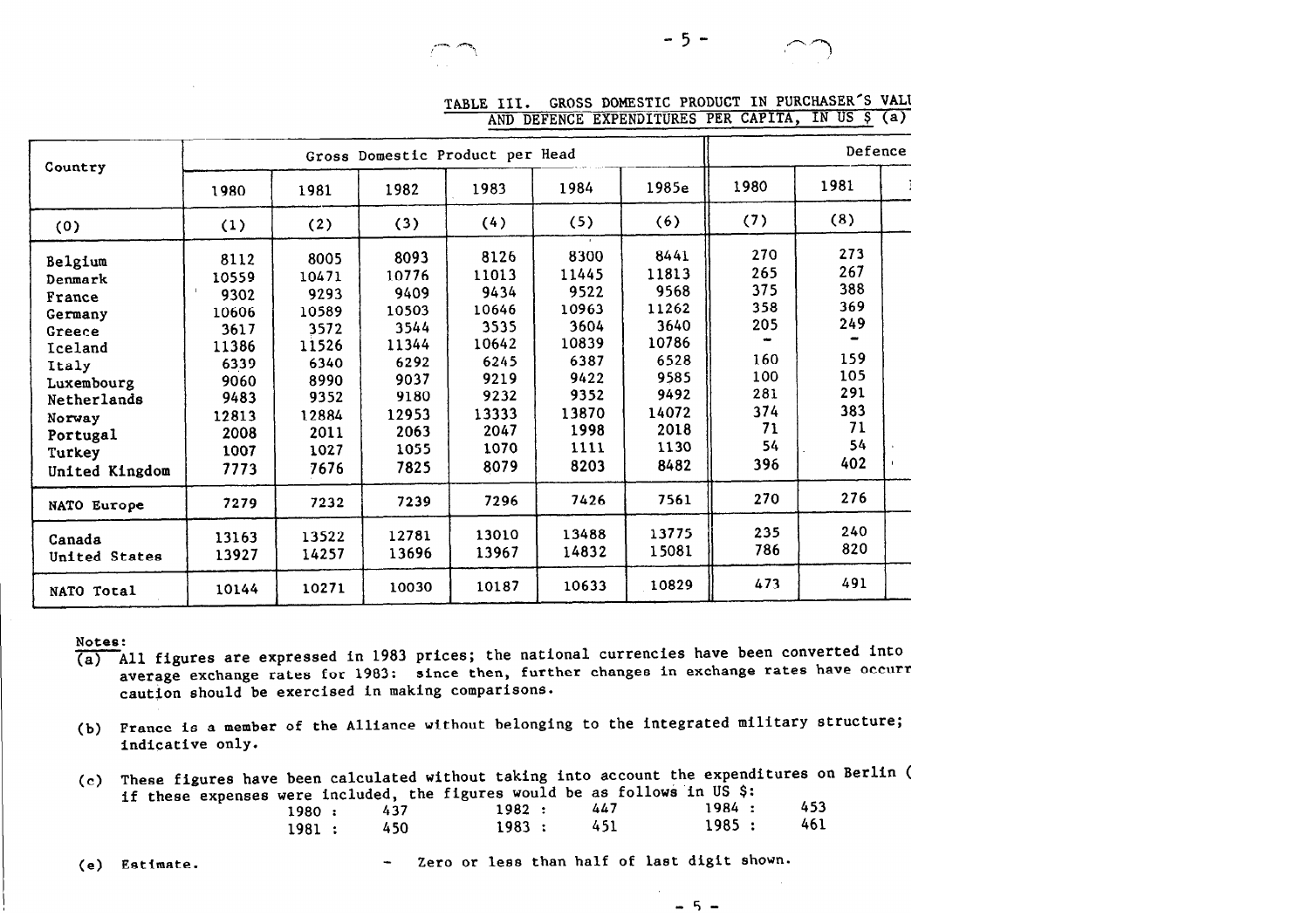|                |                      |                    |                    | (Fiscal Years) (a) |                    |                    |                                 |
|----------------|----------------------|--------------------|--------------------|--------------------|--------------------|--------------------|---------------------------------|
| Country        | Average<br>1975-1984 | 1980 or<br>1980/81 | 1981 or<br>1981/82 | 1982 or<br>1982/83 | 1983 or<br>1983/84 | 1984 or<br>1984/85 | 1985 or<br>1985/86 <sup>e</sup> |
| (0)            | (1)                  | (2)                | (3)                | (4)                | (5)                | (6)                | (7)                             |
| Belgium        | 13.4                 | 14.4               | 14.0               | 13.6               | 14.9               | 14.4               | 16.9                            |
| Canada         | 15.3                 | 15.4               | 15.9               | 17.4               | 20.4               | 20.8               | 21.2                            |
| Denmark        | 17.4                 | 18.1               | 17.5               | 16.8               | 16.5               | 15.7               | 14.7                            |
| Germany        | 15.0                 | 14.8               | 17.3               | 17.4               | 17.3               | 16.5               | 15.9                            |
| Greece         | 17.6                 | 18.8               | 20.5               | 17.0               | 15.9               | 15.3               | 16.2                            |
| Italy          | 16.8                 | 17.5               | 17.3               | 16.6               | 18.5               | 17.3               | 17.5                            |
| Luxembourg     | 1.9                  | 1.8                | 1.8                | 2.3                | 1.7                | 1.6                | 3.3                             |
| Netherlands    | 19.8                 | 18.0               | 18.8               | 20.4               | 22.9               | 23.1               | 22.2                            |
| Norway         | 18.4                 | 19.3               | 19.0               | 19.6               | 21.1               | 18.1               | 23.2                            |
| Portugal       | 4.6                  | 6.1                | 6.5                | 5.2                | 4.9                | 4.8                | 3.7                             |
| Turkey         | 11.5                 | 4.7                | 9.4                | 10.8               | 10.1               | 13.1               | 14.0                            |
| United Kingdom | 24.8                 | 25.2               | 26.5               | 25.6               | 26.7               | 27.2               | 28.0                            |
|                |                      | 1979/80            | 1980/81            | 1981/82            | 1982/83            | 1983/84            | 1984/85                         |
| United States  | 21.7                 | 19.5               | 20.3               | 21.3               | $-23.5$            | 25.2               | 25.6                            |

TABLE IV. EQUIPMENT EXPENDITURES AS PERCENTAGE OF TOTAL DEFENCE EXPENDITURES

# Notes:

(a) Calendar year for all countries except for Canada and the United Kingdom (Fiscal Year: April-March); Turkey (Fiscal Years 1980/81 and 1981/82: March-February; Fiscal Year 1982: March-December; Fiscal Year 1983 onwards: January-December) and the United States (Fiscal Year: October-September).

(e) Estimate.

 $-6$   $-$